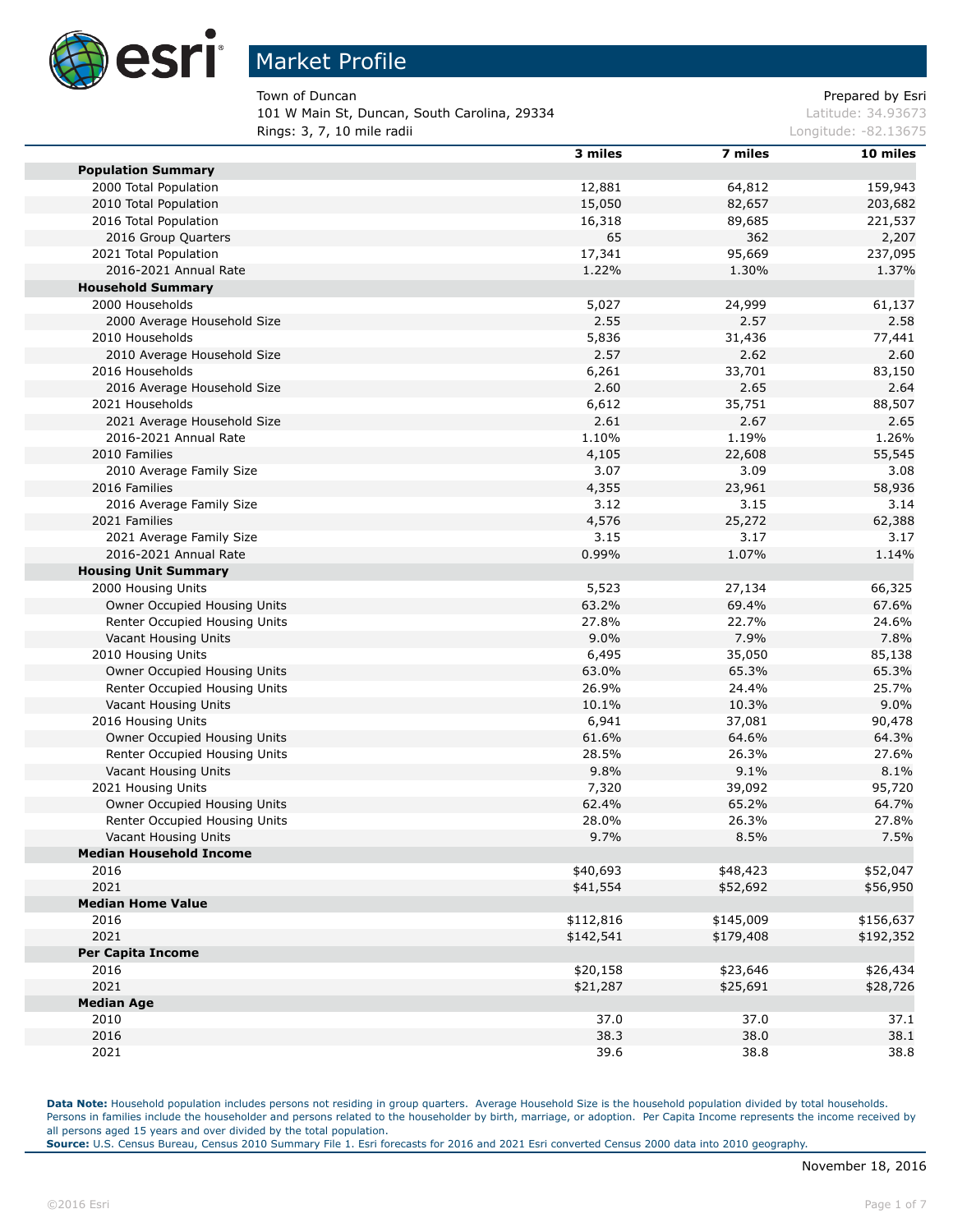

Town of Duncan **Prepared by Esri** Prepared by Esri 101 W Main St, Duncan, South Carolina, 29334 Latitude: 34.93673 **Rings: 3, 7, 10 mile radii Longitude: -82.13675 Longitude: -82.13675** 

|                                            | 3 miles   | 7 miles   | 10 miles  |
|--------------------------------------------|-----------|-----------|-----------|
| 2016 Households by Income                  |           |           |           |
| Household Income Base                      | 6,261     | 33,701    | 83,150    |
| $<$ \$15,000                               | 18.1%     | 13.6%     | 11.9%     |
| $$15,000 - $24,999$                        | 13.8%     | 12.5%     | 11.3%     |
| \$25,000 - \$34,999                        | 11.1%     | 10.8%     | 11.0%     |
| \$35,000 - \$49,999                        | 15.3%     | 14.3%     | 13.6%     |
| \$50,000 - \$74,999                        | 20.9%     | 19.3%     | 19.0%     |
| \$75,000 - \$99,999                        | 10.6%     | 11.6%     | 11.9%     |
| $$100,000 - $149,999$                      | 8.0%      | 12.5%     | 13.5%     |
| \$150,000 - \$199,999                      | 1.1%      | 3.4%      | 4.4%      |
| $$200,000+$                                | 1.2%      | 2.0%      | 3.5%      |
| Average Household Income                   | \$51,770  | \$62,369  | \$69,627  |
| 2021 Households by Income                  |           |           |           |
| Household Income Base                      | 6,612     | 35,751    | 88,507    |
| $<$ \$15,000                               | 18.4%     | 13.4%     | 11.7%     |
| $$15,000 - $24,999$                        | 16.5%     | 14.1%     | 12.6%     |
| \$25,000 - \$34,999                        | 9.0%      | 8.1%      | 8.1%      |
| \$35,000 - \$49,999                        | 12.0%     | 11.4%     | 10.8%     |
| \$50,000 - \$74,999                        | 20.5%     | 19.1%     | 18.8%     |
| \$75,000 - \$99,999                        | 11.3%     | 12.1%     | 12.6%     |
| \$100,000 - \$149,999                      | 9.5%      | 15.1%     | 16.4%     |
| \$150,000 - \$199,999                      | 1.4%      | 4.3%      | 5.3%      |
| \$200,000+                                 | 1.4%      | 2.3%      | 3.8%      |
| Average Household Income                   | \$55,020  | \$68,167  | \$76,171  |
| 2016 Owner Occupied Housing Units by Value |           |           |           |
| Total                                      | 4,279     | 23,945    | 58,158    |
| $<$ \$50,000                               | 16.2%     | 11.6%     | 9.8%      |
| \$50,000 - \$99,999                        | 27.2%     | 18.7%     | 15.7%     |
| \$100,000 - \$149,999                      | 25.8%     | 21.8%     | 22.2%     |
| \$150,000 - \$199,999                      | 17.7%     | 19.9%     | 17.5%     |
| \$200,000 - \$249,999                      | 7.1%      | 10.4%     | 9.9%      |
| \$250,000 - \$299,999                      | 2.0%      | 5.3%      | 6.9%      |
| \$300,000 - \$399,999                      | 2.2%      | 6.8%      | 8.6%      |
| \$400,000 - \$499,999                      | 1.2%      | 3.0%      | 4.1%      |
| \$500,000 - \$749,999                      | 0.4%      | 1.8%      | 3.7%      |
| \$750,000 - \$999,999                      | $0.0\%$   | 0.2%      | 0.9%      |
| $$1,000,000 +$                             | 0.3%      | 0.4%      | 0.7%      |
| Average Home Value                         |           |           |           |
| 2021 Owner Occupied Housing Units by Value | \$127,670 | \$172,294 | \$201,695 |
|                                            |           |           |           |
| Total                                      | 4,566     | 25,478    | 61,888    |
| $<$ \$50,000                               | 11.8%     | 8.2%      | 6.8%      |
| \$50,000 - \$99,999                        | 21.3%     | 12.5%     | 10.5%     |
| $$100,000 - $149,999$                      | 19.8%     | 16.1%     | 15.4%     |
| \$150,000 - \$199,999                      | 21.7%     | 22.5%     | 20.4%     |
| \$200,000 - \$249,999                      | 13.9%     | 16.0%     | 14.9%     |
| \$250,000 - \$299,999                      | 5.0%      | 9.5%      | 11.2%     |
| \$300,000 - \$399,999                      | 3.4%      | 8.0%      | 9.2%      |
| \$400,000 - \$499,999                      | 1.9%      | 3.5%      | 4.5%      |
| \$500,000 - \$749,999                      | 0.8%      | 3.1%      | 5.2%      |
| \$750,000 - \$999,999                      | $0.0\%$   | 0.3%      | 1.2%      |
| $$1,000,000 +$                             | 0.4%      | 0.5%      | 0.7%      |
| Average Home Value                         | \$156,609 | \$204,184 | \$233,267 |

Data Note: Income represents the preceding year, expressed in current dollars. Household income includes wage and salary earnings, interest dividends, net rents, pensions, SSI and welfare payments, child support, and alimony.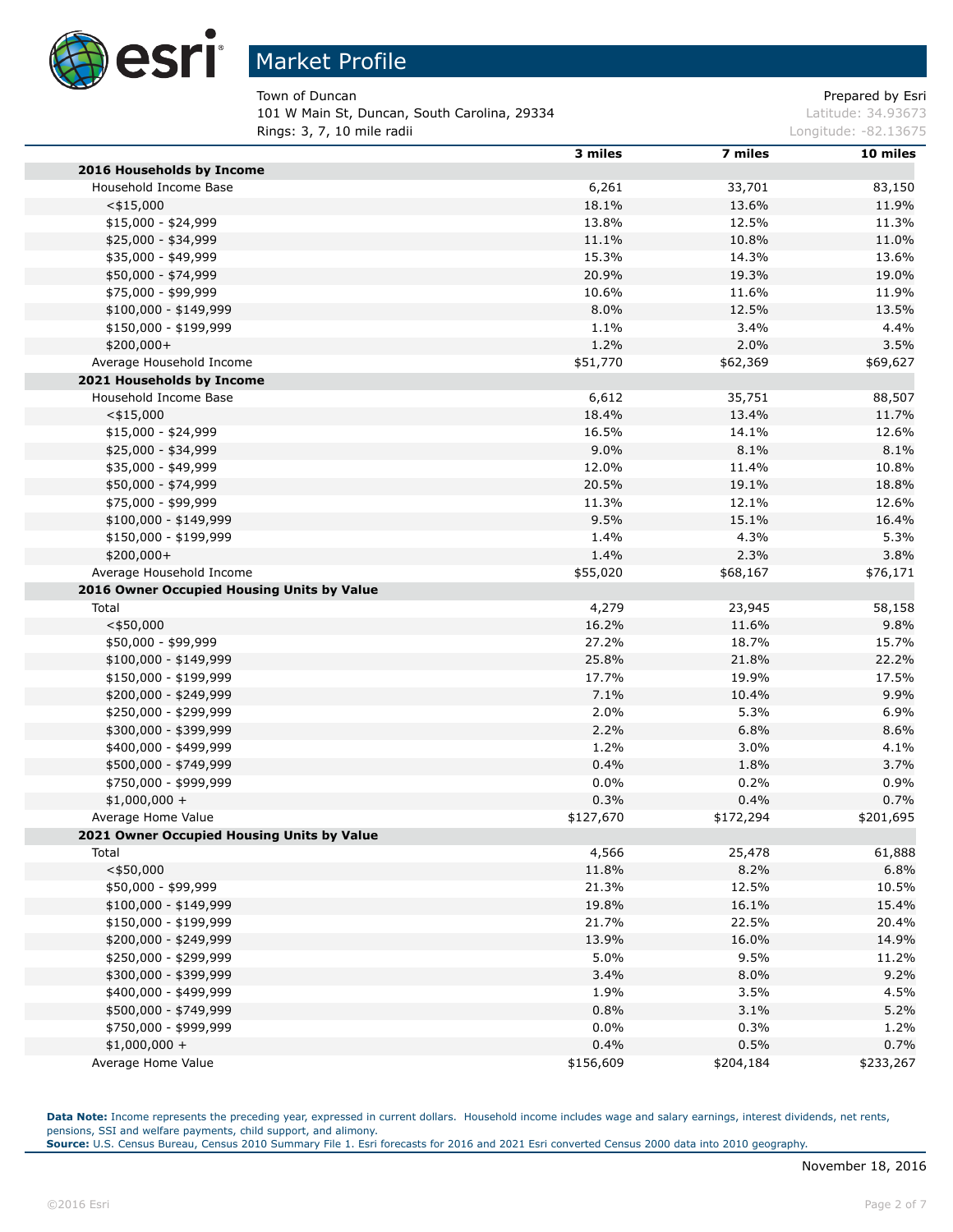

Town of Duncan **Prepared by Esri** Prepared by Esri 101 W Main St, Duncan, South Carolina, 29334 Latitude: 34.93673 **Rings: 3, 7, 10 mile radii Longitude: -82.13675 Longitude: -82.13675** 

|                        | 3 miles | 7 miles | 10 miles |
|------------------------|---------|---------|----------|
| 2010 Population by Age |         |         |          |
| Total                  | 15,048  | 82,656  | 203,683  |
| $0 - 4$                | 7.1%    | 7.4%    | 7.1%     |
| $5 - 9$                | 6.8%    | 7.0%    | 7.1%     |
| $10 - 14$              | 7.1%    | 7.2%    | 7.2%     |
| $15 - 24$              | 13.0%   | 12.6%   | 12.8%    |
| $25 - 34$              | 13.2%   | 13.1%   | 12.8%    |
| $35 - 44$              | 14.2%   | 14.4%   | 14.2%    |
| 45 - 54                | 14.2%   | 14.7%   | 14.7%    |
| $55 - 64$              | 11.2%   | 11.6%   | 11.8%    |
| $65 - 74$              | 7.6%    | 7.2%    | 7.1%     |
| $75 - 84$              | 4.1%    | 3.6%    | 3.6%     |
| $85 +$                 | 1.5%    | 1.2%    | 1.4%     |
| $18 +$                 | 74.8%   | 74.2%   | 74.2%    |
| 2016 Population by Age |         |         |          |
| Total                  | 16,317  | 89,685  | 221,536  |
| $0 - 4$                | 6.7%    | 6.9%    | 6.7%     |
| $5 - 9$                | 6.9%    | 7.2%    | 7.0%     |
| $10 - 14$              | 6.6%    | 6.9%    | 7.0%     |
| $15 - 24$              | 12.0%   | 11.7%   | 12.1%    |
| $25 - 34$              | 13.3%   | 13.4%   | 13.2%    |
| $35 - 44$              | 13.7%   | 13.4%   | 13.3%    |
| 45 - 54                | 13.9%   | 14.0%   | 13.8%    |
| $55 - 64$              | 12.4%   | 12.5%   | 12.6%    |
| $65 - 74$              | 8.7%    | 8.8%    | 8.8%     |
| 75 - 84                | 4.3%    | 3.9%    | 4.0%     |
| $85 +$                 | 1.5%    | 1.3%    | 1.5%     |
| $18 +$                 | 76.1%   | 75.3%   | 75.5%    |
| 2021 Population by Age |         |         |          |
| Total                  | 17,339  | 95,671  | 237,094  |
| $0 - 4$                | 6.4%    | 6.6%    | 6.5%     |
| $5 - 9$                | 6.7%    | 6.9%    | 6.8%     |
| $10 - 14$              | 7.1%    | 7.4%    | 7.2%     |
| $15 - 24$              | 11.2%   | 11.1%   | 11.4%    |
| $25 - 34$              | 12.4%   | 12.6%   | 12.9%    |
| $35 - 44$              | 13.3%   | 13.7%   | 13.5%    |
| 45 - 54                | 13.5%   | 13.1%   | 12.9%    |
| $55 - 64$              | 13.1%   | 12.8%   | 12.8%    |
| $65 - 74$              | 9.7%    | 9.7%    | 9.7%     |
| 75 - 84                | 4.9%    | 4.7%    | 4.8%     |
| $85 +$                 | 1.5%    | 1.4%    | 1.6%     |
| $18 +$                 | 75.9%   | 75.2%   | 75.6%    |
| 2010 Population by Sex |         |         |          |
| Males                  | 7,187   | 40,275  | 98,732   |
| Females                | 7,863   | 42,382  | 104,950  |
| 2016 Population by Sex |         |         |          |
| Males                  | 7,855   | 43,867  | 107,675  |
| Females                | 8,463   | 45,817  | 113,863  |
| 2021 Population by Sex |         |         |          |
| Males                  | 8,406   | 46,918  | 115,471  |
| Females                | 8,934   | 48,752  | 121,624  |
|                        |         |         |          |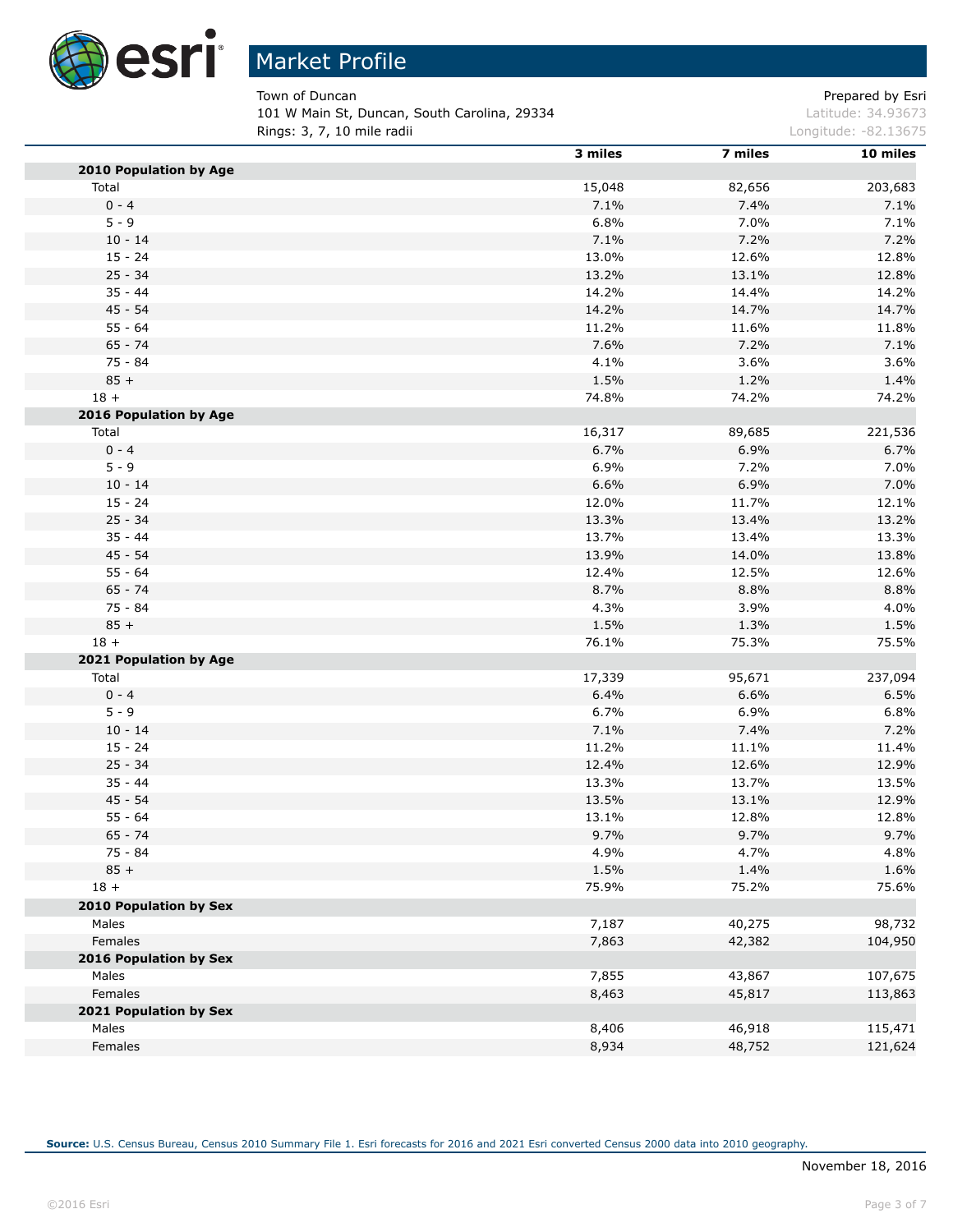

Town of Duncan **Prepared by Esri** Prepared by Esri 101 W Main St, Duncan, South Carolina, 29334 Latitude: 34.93673 **Rings: 3, 7, 10 mile radii Longitude: -82.13675 Longitude: -82.13675** 

|                                                    | 3 miles | 7 miles | 10 miles |
|----------------------------------------------------|---------|---------|----------|
| 2010 Population by Race/Ethnicity                  |         |         |          |
| Total                                              | 15,049  | 82,657  | 203,683  |
| White Alone                                        | 72.4%   | 75.9%   | 75.0%    |
| <b>Black Alone</b>                                 | 21.0%   | 15.5%   | 15.9%    |
| American Indian Alone                              | 0.3%    | 0.2%    | 0.3%     |
| Asian Alone                                        | 1.1%    | 2.1%    | 3.0%     |
| Pacific Islander Alone                             | 0.0%    | 0.0%    | 0.0%     |
| Some Other Race Alone                              | 3.3%    | 4.4%    | 4.0%     |
| Two or More Races                                  | 1.9%    | 1.8%    | 1.8%     |
| Hispanic Origin                                    | 6.4%    | 8.8%    | 8.2%     |
| Diversity Index                                    | 50.0    | 49.6    | 49.9     |
| 2016 Population by Race/Ethnicity                  |         |         |          |
| Total                                              | 16,317  | 89,685  | 221,537  |
| White Alone                                        | 71.0%   | 74.3%   | 73.6%    |
| <b>Black Alone</b>                                 | 21.1%   | 15.6%   | 15.8%    |
| American Indian Alone                              | 0.3%    | 0.2%    | 0.3%     |
| Asian Alone                                        | 1.4%    | 2.5%    | 3.5%     |
| Pacific Islander Alone                             | 0.1%    | 0.1%    | 0.0%     |
| Some Other Race Alone                              | 3.7%    | 5.0%    | 4.5%     |
| Two or More Races                                  | 2.4%    | 2.3%    | 2.3%     |
| Hispanic Origin                                    | 7.4%    | 10.0%   | 9.3%     |
| Diversity Index                                    | 52.7    | 52.6    | 52.7     |
| 2021 Population by Race/Ethnicity                  |         |         |          |
| Total                                              | 17,341  | 95,669  | 237,094  |
| White Alone                                        | 69.5%   | 72.7%   | 72.2%    |
| <b>Black Alone</b>                                 | 21.1%   | 15.6%   | 15.7%    |
| American Indian Alone                              | 0.3%    | 0.2%    | 0.3%     |
| Asian Alone                                        | 1.7%    | 2.9%    | 4.0%     |
| Pacific Islander Alone                             | 0.1%    | 0.1%    | 0.0%     |
| Some Other Race Alone                              | 4.5%    | 5.8%    | 5.1%     |
| Two or More Races                                  | 3.0%    | 2.7%    | 2.7%     |
| Hispanic Origin                                    | 8.7%    | 11.5%   | 10.6%    |
| Diversity Index                                    | 55.6    | 55.8    | 55.6     |
| 2010 Population by Relationship and Household Type |         |         |          |
| Total                                              | 15,050  | 82,657  | 203,682  |
| In Households                                      | 99.6%   | 99.6%   | 98.9%    |
| In Family Households                               | 86.0%   | 86.7%   | 86.0%    |
| Householder                                        | 27.5%   | 27.5%   | 27.3%    |
| Spouse                                             | 18.6%   | 20.2%   | 20.4%    |
| Child                                              | 33.5%   | 33.0%   | 32.7%    |
| Other relative                                     | 4.0%    | 3.9%    | 3.7%     |
| Nonrelative                                        | 2.4%    | 2.2%    | 1.9%     |
| In Nonfamily Households                            | 13.5%   | 12.9%   | 12.9%    |
| In Group Quarters                                  | 0.4%    | 0.4%    | 1.1%     |
| <b>Institutionalized Population</b>                | 0.2%    | 0.2%    | 0.7%     |
| Noninstitutionalized Population                    | 0.2%    | 0.2%    | 0.3%     |
|                                                    |         |         |          |

Data Note: Persons of Hispanic Origin may be of any race. The Diversity Index measures the probability that two people from the same area will be from different race/ ethnic groups. **Source:** U.S. Census Bureau, Census 2010 Summary File 1. Esri forecasts for 2016 and 2021 Esri converted Census 2000 data into 2010 geography.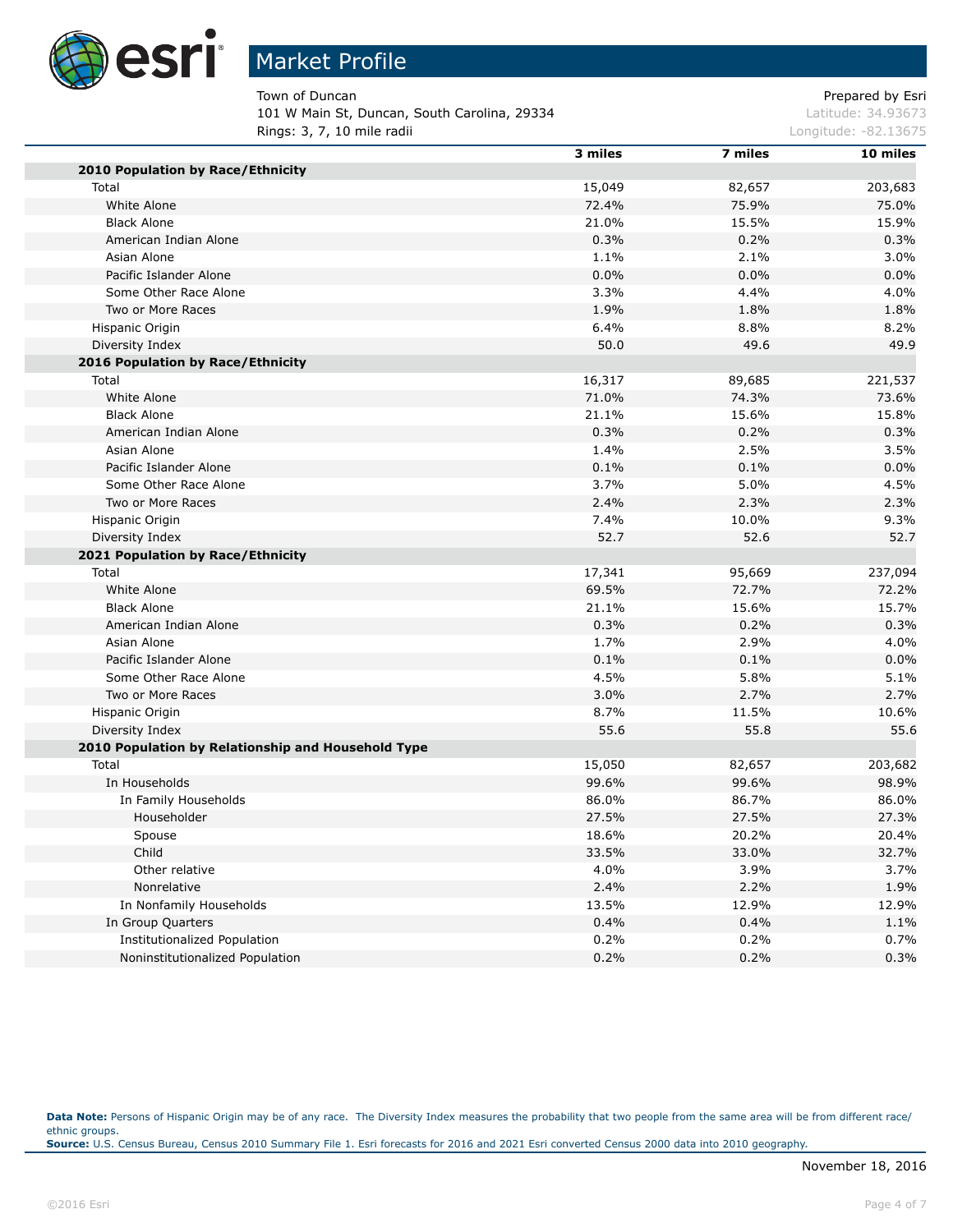

## Market Profile

Town of Duncan **Prepared by Esri** Prepared by Esri 101 W Main St, Duncan, South Carolina, 29334 Latitude: 34.93673 **Rings: 3, 7, 10 mile radii Longitude: -82.13675 Longitude: -82.13675** 

|                                               | 3 miles | 7 miles | 10 miles |
|-----------------------------------------------|---------|---------|----------|
| 2016 Population 25+ by Educational Attainment |         |         |          |
| Total                                         | 11,058  | 60,379  | 148,968  |
| Less than 9th Grade                           | 4.4%    | 4.7%    | 4.4%     |
| 9th - 12th Grade, No Diploma                  | 9.1%    | 7.9%    | 7.4%     |
| High School Graduate                          | 27.6%   | 24.8%   | 23.1%    |
| GED/Alternative Credential                    | 7.1%    | 5.6%    | 4.7%     |
| Some College, No Degree                       | 24.4%   | 21.5%   | 20.4%    |
| Associate Degree                              | 9.8%    | 9.8%    | 9.4%     |
| Bachelor's Degree                             | 13.7%   | 17.2%   | 20.0%    |
| Graduate/Professional Degree                  | 3.9%    | 8.5%    | 10.5%    |
| 2016 Population 15+ by Marital Status         |         |         |          |
| Total                                         | 13,016  | 70,911  | 175,727  |
| Never Married                                 | 28.6%   | 28.0%   | 28.6%    |
| Married                                       | 54.6%   | 55.3%   | 55.1%    |
| Widowed                                       | 6.3%    | 5.5%    | 5.9%     |
| Divorced                                      | 10.4%   | 11.3%   | 10.4%    |
| 2016 Civilian Population 16+ in Labor Force   |         |         |          |
| Civilian Employed                             | 95.0%   | 95.5%   | 95.6%    |
| Civilian Unemployed                           | 5.1%    | 4.5%    | 4.4%     |
| 2016 Employed Population 16+ by Industry      |         |         |          |
| Total                                         | 7,898   | 44,761  | 108,612  |
| Agriculture/Mining                            | 0.8%    | 0.6%    | 0.6%     |
| Construction                                  | 5.8%    | 7.1%    | 6.6%     |
| Manufacturing                                 | 22.6%   | 21.1%   | 19.7%    |
| Wholesale Trade                               | 2.9%    | 4.1%    | 4.4%     |
| Retail Trade                                  | 17.6%   | 13.3%   | 12.7%    |
| Transportation/Utilities                      | 5.7%    | 4.7%    | 4.4%     |
| Information                                   | 1.0%    | 1.5%    | 1.7%     |
| Finance/Insurance/Real Estate                 | 1.9%    | 4.2%    | 4.5%     |
| Services                                      | 37.4%   | 40.5%   | 42.7%    |
| <b>Public Administration</b>                  | 4.2%    | 2.8%    | 2.7%     |
| 2016 Employed Population 16+ by Occupation    |         |         |          |
| Total                                         | 7,896   | 44,762  | 108,613  |
| <b>White Collar</b>                           | 52.8%   | 58.0%   | 59.8%    |
| Management/Business/Financial                 | 9.8%    | 13.4%   | 14.7%    |
| Professional                                  | 14.9%   | 19.6%   | 20.8%    |
| Sales                                         | 14.0%   | 11.5%   | 12.1%    |
| Administrative Support                        | 14.1%   | 13.4%   | 12.2%    |
| Services                                      | 17.6%   | 14.5%   | 15.4%    |
| <b>Blue Collar</b>                            | 29.5%   | 27.5%   | 24.8%    |
| Farming/Forestry/Fishing                      | 0.7%    | 0.5%    | 0.4%     |
| Construction/Extraction                       | 4.2%    | 5.5%    | 5.0%     |
| Installation/Maintenance/Repair               | 2.6%    | 2.9%    | 2.7%     |
| Production                                    | 14.3%   | 11.1%   | 10.1%    |
| Transportation/Material Moving                | 7.7%    | 7.5%    | 6.5%     |
| 2010 Population By Urban/ Rural Status        |         |         |          |
| <b>Total Population</b>                       | 15,050  | 82,657  | 203,682  |
| Population Inside Urbanized Area              | 90.4%   | 84.6%   | 88.0%    |
| Population Inside Urbanized Cluster           | 0.0%    | 0.0%    | 0.0%     |
| <b>Rural Population</b>                       | 9.6%    | 15.4%   | 12.0%    |
|                                               |         |         |          |

**Source:** U.S. Census Bureau, Census 2010 Summary File 1. Esri forecasts for 2016 and 2021 Esri converted Census 2000 data into 2010 geography.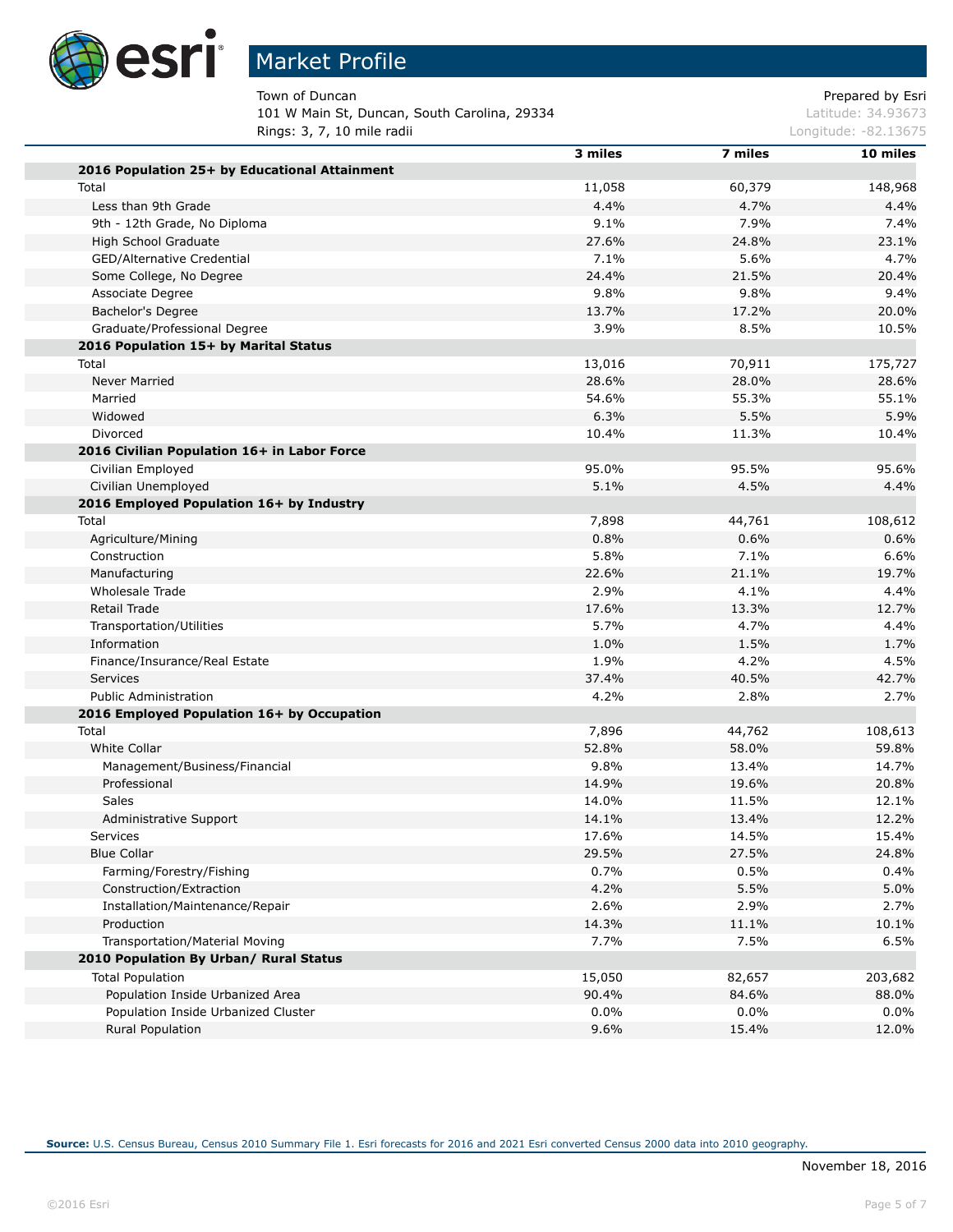

Town of Duncan **Prepared by Esri** Prepared by Esri 101 W Main St, Duncan, South Carolina, 29334 Latitude: 34.93673 Rings: 3, 7, 10 mile radii

|                                               | 3 miles | 7 miles | 10 miles |
|-----------------------------------------------|---------|---------|----------|
| 2010 Households by Type                       |         |         |          |
| Total                                         | 5,837   | 31,436  | 77,441   |
| Households with 1 Person                      | 25.4%   | 23.6%   | 23.6%    |
| Households with 2+ People                     | 74.6%   | 76.4%   | 76.4%    |
| Family Households                             | 70.3%   | 71.9%   | 71.7%    |
| Husband-wife Families                         | 47.5%   | 52.8%   | 53.6%    |
| With Related Children                         | 21.0%   | 24.0%   | 24.6%    |
| Other Family (No Spouse Present)              | 22.8%   | 19.1%   | 18.1%    |
| Other Family with Male Householder            | 5.5%    | 5.1%    | 4.7%     |
| With Related Children                         | 2.9%    | 2.9%    | 2.7%     |
| Other Family with Female Householder          | 17.3%   | 13.9%   | 13.4%    |
| With Related Children                         | 11.4%   | 9.3%    | 9.0%     |
| Nonfamily Households                          | 4.2%    | 4.5%    | 4.6%     |
| All Households with Children                  | 35.5%   | 36.6%   | 36.7%    |
| Multigenerational Households                  | 5.2%    | 4.5%    | 4.2%     |
| Unmarried Partner Households                  | 5.9%    | 5.8%    | 5.4%     |
| Male-female                                   | 5.2%    | 5.1%    | 4.7%     |
| Same-sex                                      | 0.7%    | 0.7%    | 0.6%     |
| 2010 Households by Size                       |         |         |          |
| Total                                         | 5,836   | 31,436  | 77,442   |
| 1 Person Household                            | 25.4%   | 23.6%   | 23.6%    |
| 2 Person Household                            | 33.5%   | 33.7%   | 34.0%    |
| 3 Person Household                            | 17.8%   | 18.0%   | 17.5%    |
| 4 Person Household                            | 13.7%   | 14.5%   | 14.6%    |
| 5 Person Household                            | 5.8%    | 6.3%    | 6.4%     |
| 6 Person Household                            | 2.3%    | 2.4%    | 2.4%     |
| 7 + Person Household                          | 1.5%    | 1.5%    | 1.4%     |
| 2010 Households by Tenure and Mortgage Status |         |         |          |
| Total                                         | 5,836   | 31,436  | 77,441   |
| Owner Occupied                                | 70.1%   | 72.8%   | 71.8%    |
| Owned with a Mortgage/Loan                    | 48.2%   | 52.7%   | 52.5%    |
| Owned Free and Clear                          | 21.9%   | 20.0%   | 19.3%    |
| Renter Occupied                               | 29.9%   | 27.2%   | 28.2%    |
| 2010 Housing Units By Urban/ Rural Status     |         |         |          |
| <b>Total Housing Units</b>                    | 6,495   | 35,050  | 85,138   |
| Housing Units Inside Urbanized Area           | 90.3%   | 85.0%   | 88.2%    |
| Housing Units Inside Urbanized Cluster        | 0.0%    | 0.0%    | 0.0%     |
| <b>Rural Housing Units</b>                    | 9.7%    | 15.0%   | 11.8%    |
|                                               |         |         |          |

Data Note: Households with children include any households with people under age 18, related or not. Multigenerational households are families with 3 or more parentchild relationships. Unmarried partner households are usually classified as nonfamily households unless there is another member of the household related to the householder. Multigenerational and unmarried partner households are reported only to the tract level. Esri estimated block group data, which is used to estimate polygons or non-standard geography.

**Source:** U.S. Census Bureau, Census 2010 Summary File 1. Esri forecasts for 2016 and 2021 Esri converted Census 2000 data into 2010 geography.